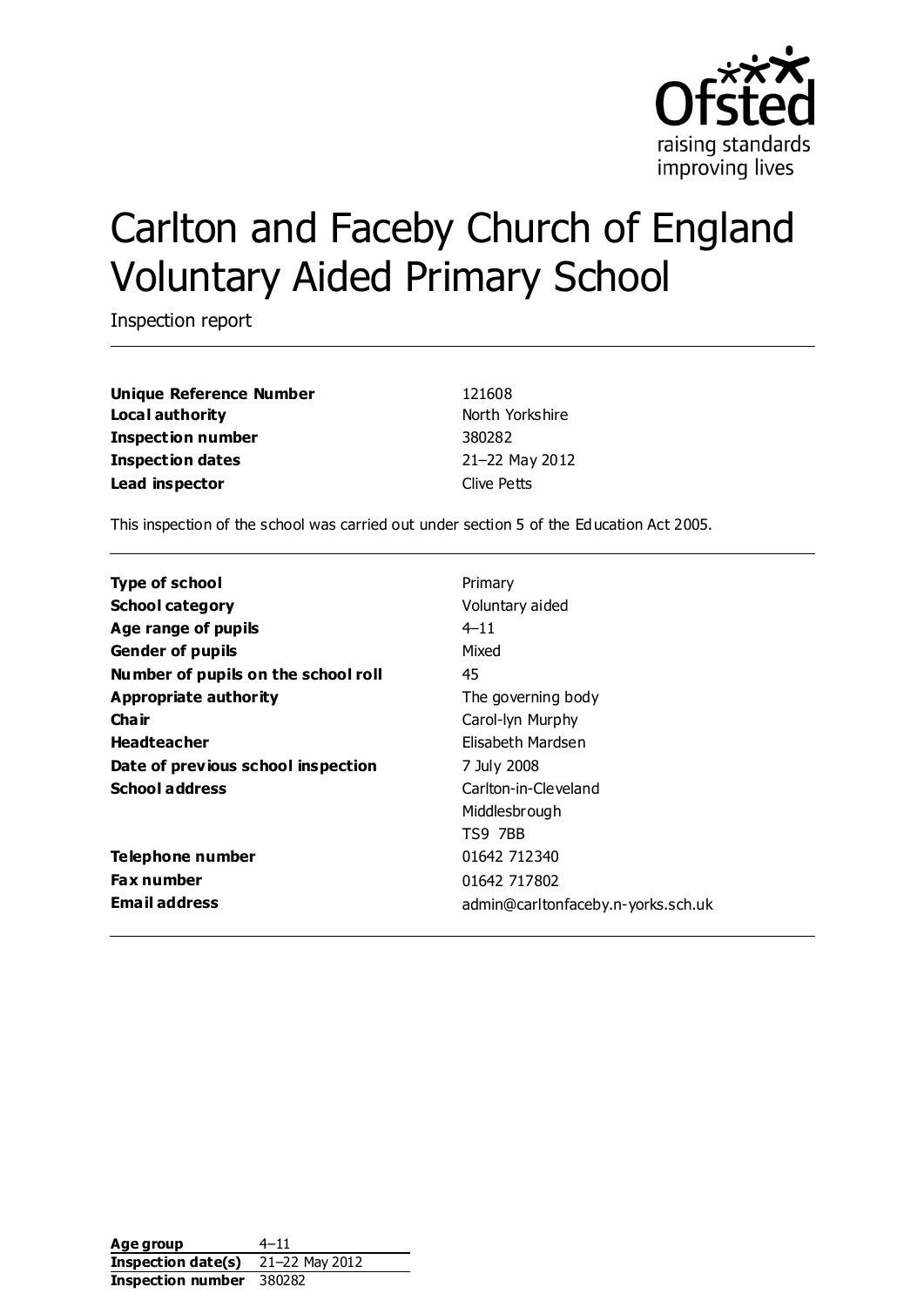

You can use Parent View to give Ofsted your opinion on your child's school. Ofsted will use the information parents and carers provide when deciding which schools to inspect and when.

You can also use Parent View to find out what other parents and carers think about schools in England. You can visit [www.parentview.ofsted.gov.uk,](../../../../AppData/Local/Microsoft/Windows/Temporary%20Internet%20Files/Content.IE5/KGBL96WJ/www.parentview.ofsted.gov.uk) or look for the link on the main Ofsted website: [www.ofsted.gov.uk](../../../../AppData/Local/Microsoft/Windows/Temporary%20Internet%20Files/Content.IE5/KGBL96WJ/www.ofsted.gov.uk)

The Office for Standards in Education, Children's Services and Skills (Ofsted) regulates and inspects to achieve excellence in the care of children and young people, and in education and skills for learners of all ages. It regulates and inspects childcare and children's social care, and inspects the Children and Family Court Advisory Support Service (Cafcass), schools, colleges, initial teacher training, work-based learning and skills training, adult and community learning, and education and training in prisons and other secure establishments. It assesses council children's services, and inspects services for looked after children, safeguarding and child protection.

Further copies of this report are obtainable from the school. Under the Education Act 2005, the school must provide a copy of this report free of charge to certain categories of people. A charge not exceeding the full cost of reproduction may be made for any other copies supplied.

If you would like a copy of this document in a different format, such as large print or Braille, please telephone 0300 123 4234, or email [enquiries@ofsted.gov.uk](mailto:enquiries@ofsted.gov.uk)

You may copy all or parts of this document for non-commercial purposes, as long as you give details of the source and date of publication and do not alter the information in any way.

To receive regular email alerts about new publications, including survey reports and school inspection reports, please visit our website and go to 'Subscribe'.

Piccadilly Gate Store Street Manchester M1 2WD

T: 0300 123 4234 Textphone: 0161 618 8524 [enquiries@ofsted.gov.uk](mailto:enquiries@ofsted.gov.uk) [www.ofsted.gov.uk](http://www.ofsted.gov.uk/)



© Crown copyright 2012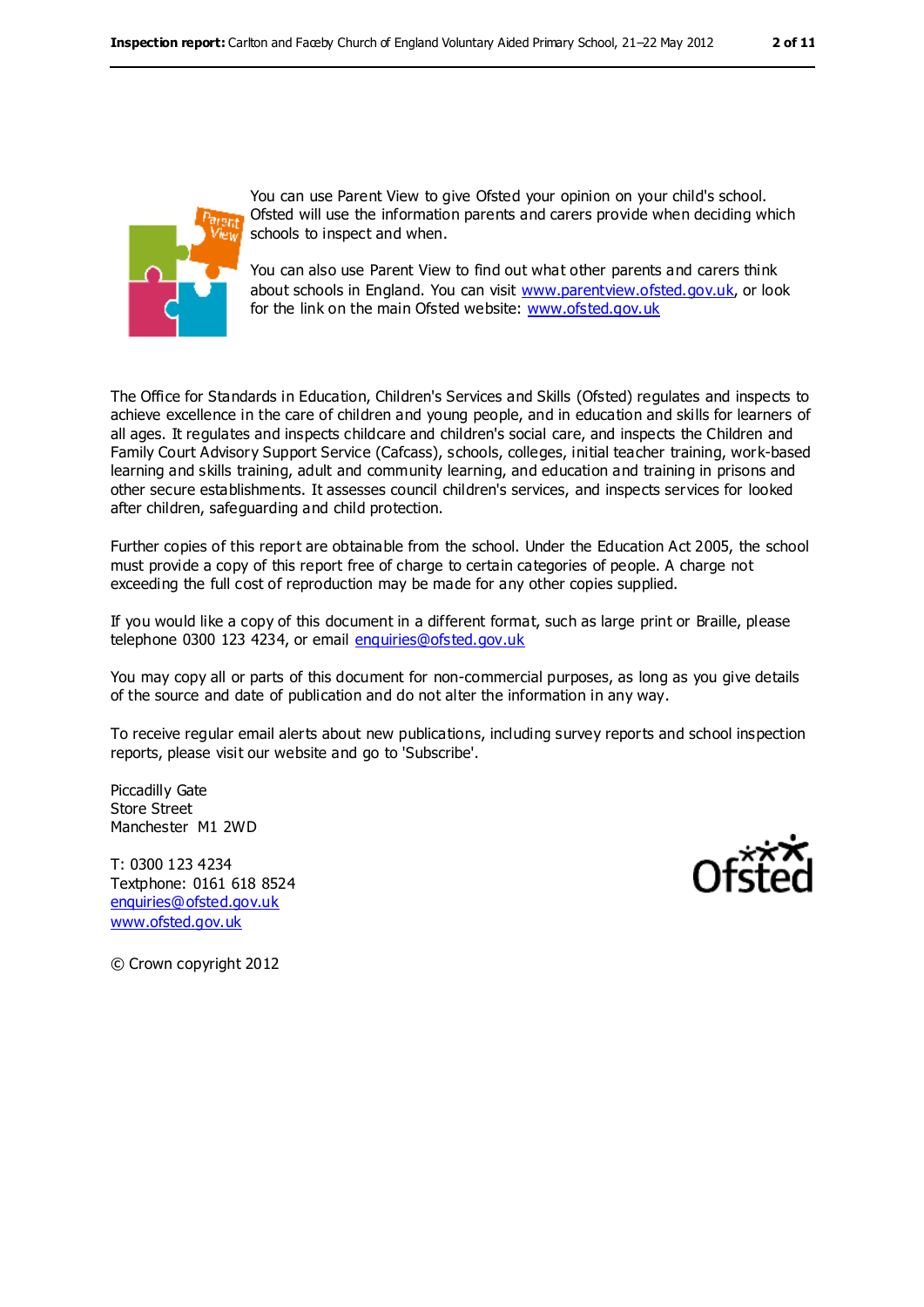## **Introduction**

Inspection team

Clive Petts **Additional** inspector

This inspection was carried out with two days' notice. The inspector observed teaching and learning in six lessons taught by three class teachers. He also observed intervention activities for small groups of pupils, talked to different groups of pupils about their learning and scrutinised in detail their work in pupils' books. The inspector checked pupils' reading across the age range. In addition, discussions were held with pupils, members of the governing body, staff, and the designated local authority educational adviser. The inspector observed the school's work and examined a range of documentation, including the school's records relating to pupils' progress and achievement, evidence relating to leadership and management, monitoring and evaluation, records of behaviour and safeguarding. The inspector also took into account the responses to the questionnaires returned by 20 parents and carers, 42 pupils and seven staff.

## **Information about the school**

Carlton and Faceby is a very small primary school serving a wide, mainly rural community. Almost all of the pupils are of White British heritage. A much smaller than average proportion of pupils is known to be eligible for free school meals. The proportion of disabled pupils and those supported at school action plus is broadly in line with the average, with none with a statement of special educational needs. The school experiences higher than average inward mobility of pupils, who join at times other than the start of the year. In 2011, there were no Year 6 pupils on roll. As a result, it is not possible to comment on whether the school meets the government's current floor standard, which sets the minimum expectations for attainment and progress.

In 2003, the school federated with a slightly smaller school operating across two sites. The schools share the same headteacher. Pupils are taught separately in their own schools from Monday to Thursday each week. Every Friday, all pupils are taught together at Carlton and Faceby. It is a Forest School and has achieved the Leading on Inclusion Quality Mark and the Eco-Schools award.

The privately run Scallywags Nursery, which operates from a classroom in the school, is subject to a separate inspection and will receive their own inspection report which will be available on the Ofsted website.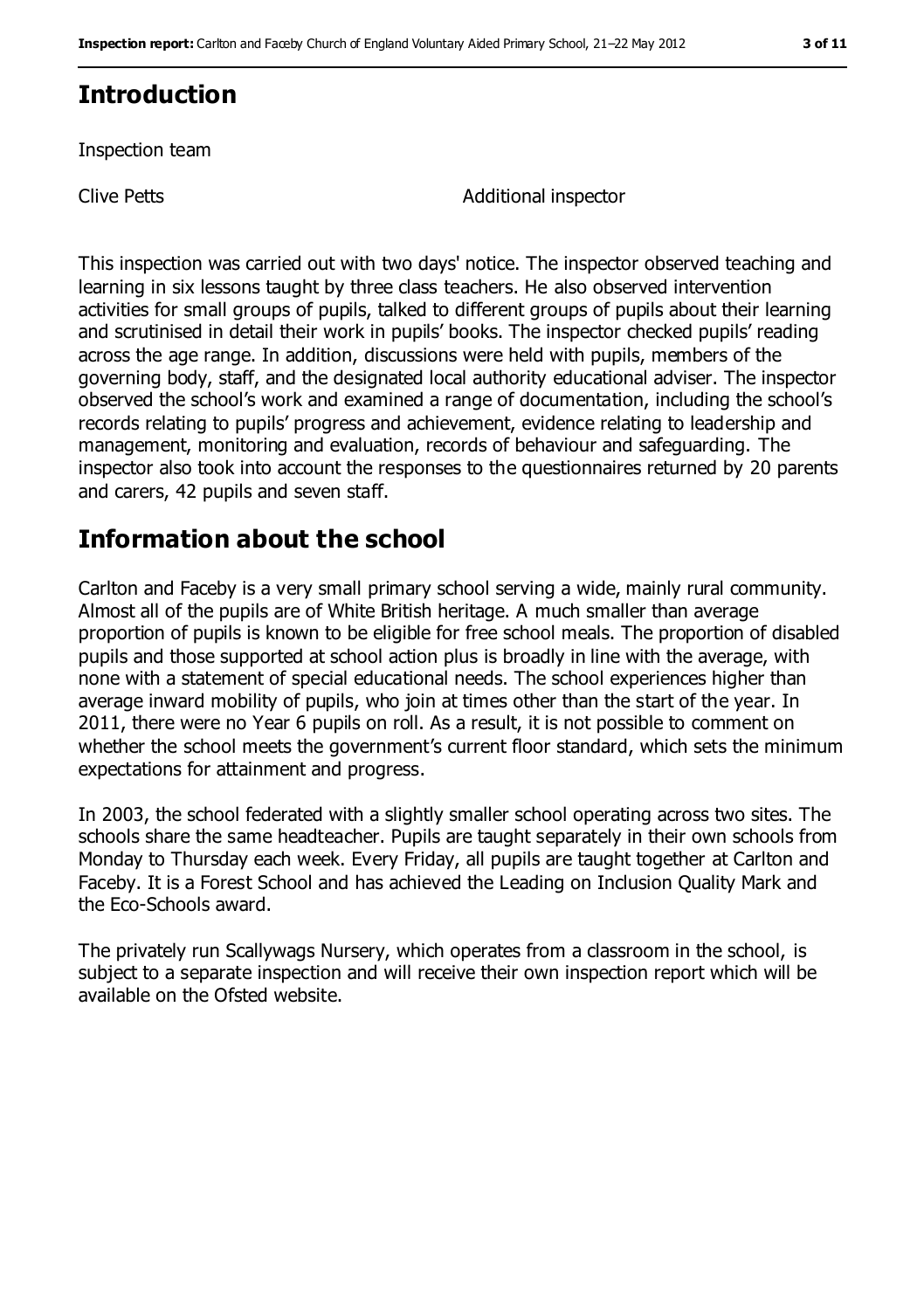**Inspection grades: 1 is outstanding, 2 is good, 3 is satisfactory and 4 is inadequate** Please turn to the glossary for a description of the grades and inspection terms

# **Inspection judgements**

| <b>Overall Effectiveness</b> |  |
|------------------------------|--|
|------------------------------|--|

| <b>Achievement of pupils</b>          |  |
|---------------------------------------|--|
| <b>Quality of teaching</b>            |  |
| <b>Behaviour and safety of pupils</b> |  |
| <b>Leadership and management</b>      |  |

## **Key Findings**

- Carlton and Faceby is a good school. The outstanding spiritual, moral, social and cultural development and exceptionally high quality of care and support underpin the exemplary behaviour and attitudes of pupils. The comment, 'The school just keeps getting better', sums up the views of all staff and carers. The school is not outstanding, because a pattern of rapid and sustained progress is not yet embedded fully.
- Children enter Reception class with skills broadly typical for their age. They settle quickly and happily and make good progress. Concerted action has improved the quality of Reception and Key Stage 1 provision since the previous inspection, resulting in an emerging pattern of rapid progress as pupils move through Key Stage 2. Although challenge in lessons can be a little uneven, current Year 6 pupils are on course to reach above average attainment in English and mathematics. Pupils with special educational needs make outstanding progress because their individual needs are very effectively met.
- Pupils achieve well because teaching is good and occasionally outstanding. Pupils are clear about how well they are doing and how they can improve. Occasionally, opportunities are missed to encourage pupils, including the more-able, to apply their problem-solving skills and manage their own work.
- **Pupils, including those potentially vulnerable, thrive in the happy, friendly atmosphere.** They demonstrate great respect for and consideration towards others. Pupils have a good understanding of how to keep themselves safe, including when using new technology. Their great enjoyment of school life is evident in their high attendance.
- Leadership and management are good. The headteacher's exceptional vision and drive has led to considerable improvements since the previous inspection. Her ambition is shared by all staff. The management of performance is good. Teaching performance is very effectively led and priorities for development are accurately pinpointed. Outstanding partnership working enhances pupils' learning and development effectively.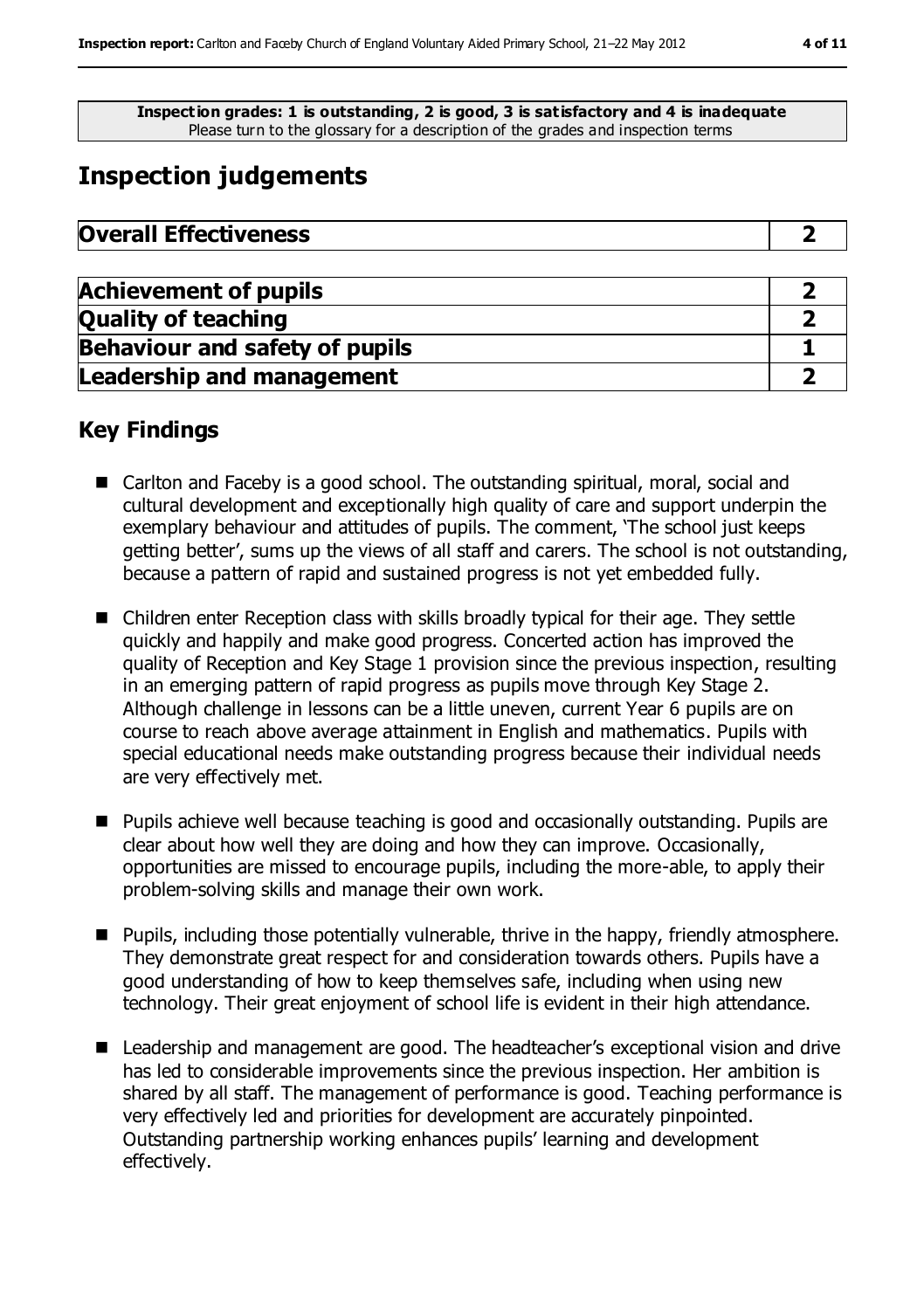## **What does the school need to do to improve further?**

- Raise achievement even further and secure a sustained pattern of rapid progress by:
	- ensuring the work set in lessons challenges all pupils' thinking, including the more-able and talented
	- making certain pupils are actively and independently engaged in applying their problem-solving skills in all subjects.

## **Main Report**

#### **Achievement of pupils**

Pupils are keen to do well with good and occasionally outstanding learning in lessons. All pupils prosper in the rich learning environments, both in and outdoors. Disabled pupils and those who have special educational needs, make exceptional progress because their needs and interests are carefully identified and highly effective personalised intervention and support programmes put in place. All parents and carers feel that their children's particular needs are well met. The rigorous systems introduced to check pupils' development underpin the considerable improvements in the richness of learning since the previous inspection. The needs of pupils, whose circumstances make them potentially vulnerable, sometimes joining school at other than the usual time, are particularly successfully met. In lessons, pupils enjoy their work especially when discussing their ideas and solutions together. For example, pupils were observed fully engrossed assembling a list of open-ended interview questions to ask Olympic and Paralympic athletes. This includes a variety of positive outdoor learning experiences. Improvements in the demands, pace and variety in learning are being systematically embedded. As a result, a pattern of rapid and sustained progress is emerging as pupils move through school. Despite this, opportunities are occasionally missed to expect even more, especially from the more-able and talented, by setting challenging problems that need solving.

On entry into Reception, although the small cohorts do vary from year to year in their levels of development, the children's skills are broadly typical for their age. The caring and friendly attitudes of older pupils in the class ensure Reception children settle happily. The children are given the self-confidence to explore for themselves, and enjoy the many practical themed activities, such when as adopting the role of a witch. In Reception and Key Stage 1, all pupils make at least good progress with attainment at the end of Year 2 typically above average. Progress is accelerating in Key Stage 2, because the increasingly creative curriculum links subjects together in ways that capture interest. In 2010 tests at the end of Year 6, attainment in English was above average and mathematics a little above average. Current Year 6 pupils, all boys, are on course to reach above average attainment in English and mathematics. This represents good progress and achievement from their starting points and outstanding progress for disabled pupils and those who have special educational needs.. Attainment in reading by the age of six and at the end of Year 2 is above average. The established school weekly reading raffle, providing book prizes, is highly successful in fostering an appetite and enjoyment of reading across all ages and interests. In Year 6, the pupils demonstrate a wide interest in reading and frequently display a well-developed appreciation of the style of individual authors. Consequently, skills are consistently above those expected for their age.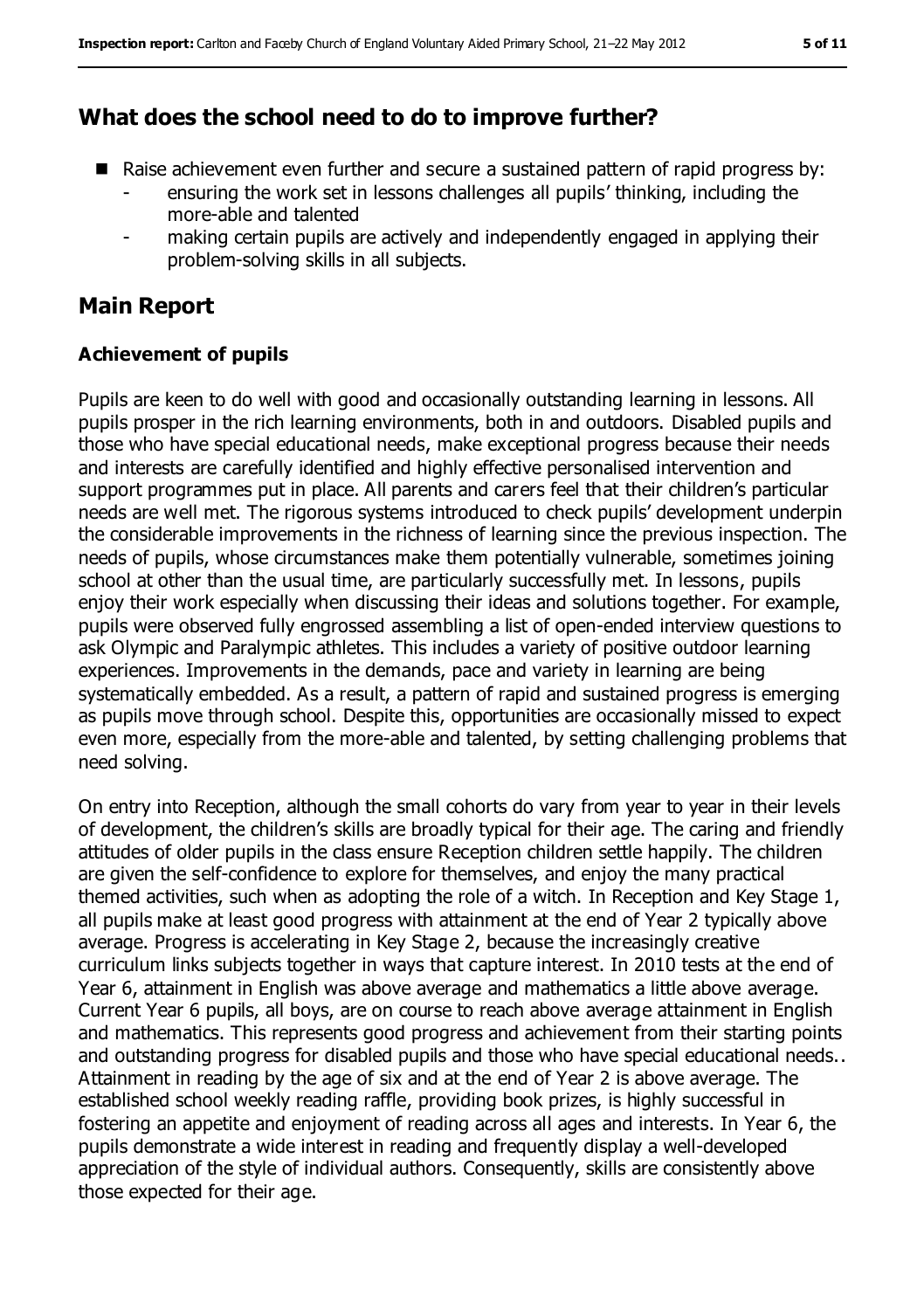#### **Quality of teaching**

All parents and carers agree that the quality of teaching is good. The inspection endorses the views of parents and carers. Pupils respond extremely positively to the high expectations teachers set for their behaviour. All staff enjoy excellent relationships with pupils of all ages. Teachers capture and hold the interest of pupils well, increasingly taking advantage of the variety of opportunities the curriculum has to offer. Partner work promotes much enjoyment and opportunities to consider their own ideas and think about those of their friends. This successfully promotes pupils' excellent spiritual, moral, social and cultural development. Effective linking of letters with sounds ensures that children make good progress in their early reading. As the quality of learning is systematically improved through well-organised professional development, including the sharing of best practice, teaching is increasingly effective at making demands of pupils. Consequently, rates of progress are accelerating with a pattern of faster progress and higher achievement emerging. This is evident in the outstanding progress made by those disabled pupils and those with special educational needs. However, the full impact of improvements in the quality of learning is yet to be seen.

Good teaching in all lessons, with outstanding elements in some, incorporate lively approaches with activities and tasks carefully customised to meet needs, abilities of all pupils. When progress is at its most rapid, questioning is thought provoking and constantly probes and checks knowledge and understanding. For example, older boys were seen engrossed identifying the features of a line graph and how information could be retrieved from it. Pupils were expected to fully explain their reasoning and thinking. When progress in lessons is less rapid, questioning is less searching and occasionally opportunities are missed to increase the demands of pupils, by further probing of responses. Realistic expectations are a feature of lessons, although pupils' presentation and handwriting are at times insufficiently refined. Pupils know what they are expected to learn, are provided with very clear targets and given well-defined guidance for improvement. Although pupils are encouraged to think for themselves, not all activities allow pupils to apply their skills analytically to solve problems and manage their own work.

#### **Behaviour and safety of pupils**

Pupils' behaviour and their attitudes to learning are outstanding. They are tolerant and kind and this helps to create a calm, happy atmosphere throughout the school day. As one older pupil remarked, 'We are all honest here!' At social times all pupils are able to thrive in the happy family atmosphere, including those nursery children who join the school pupils in the dining hall. Pupils really value their friendships and this is evident in the rare disagreements and the willingness to help and support each other. In conversations, pupils show an excellent grasp of what constitutes bullying. They are confident that 'There are lots of ways of stopping someone getting on your nerves'. All parents and carers believe that the behaviour of pupils is at least good.

During lessons, pupils collaborate really well with each other. They demonstrate a welldeveloped sense of right and wrong. Arrangements to deal with any inappropriate behaviour are highly effective. Pupils are happy to share any worries or concerns they may have with staff. The confidence and trust pupils have in staff is clear to see throughout the school day. As one older pupil maturely reflected, 'The support we receive is exceptional and lifechanging'. Their enjoyment of school is evident in their high attendance and punctual habits. Their personal development is exceptionally well supported with a rich variety of memorable experiences, such as a residential experience for pupils of all ages. Excellent opportunities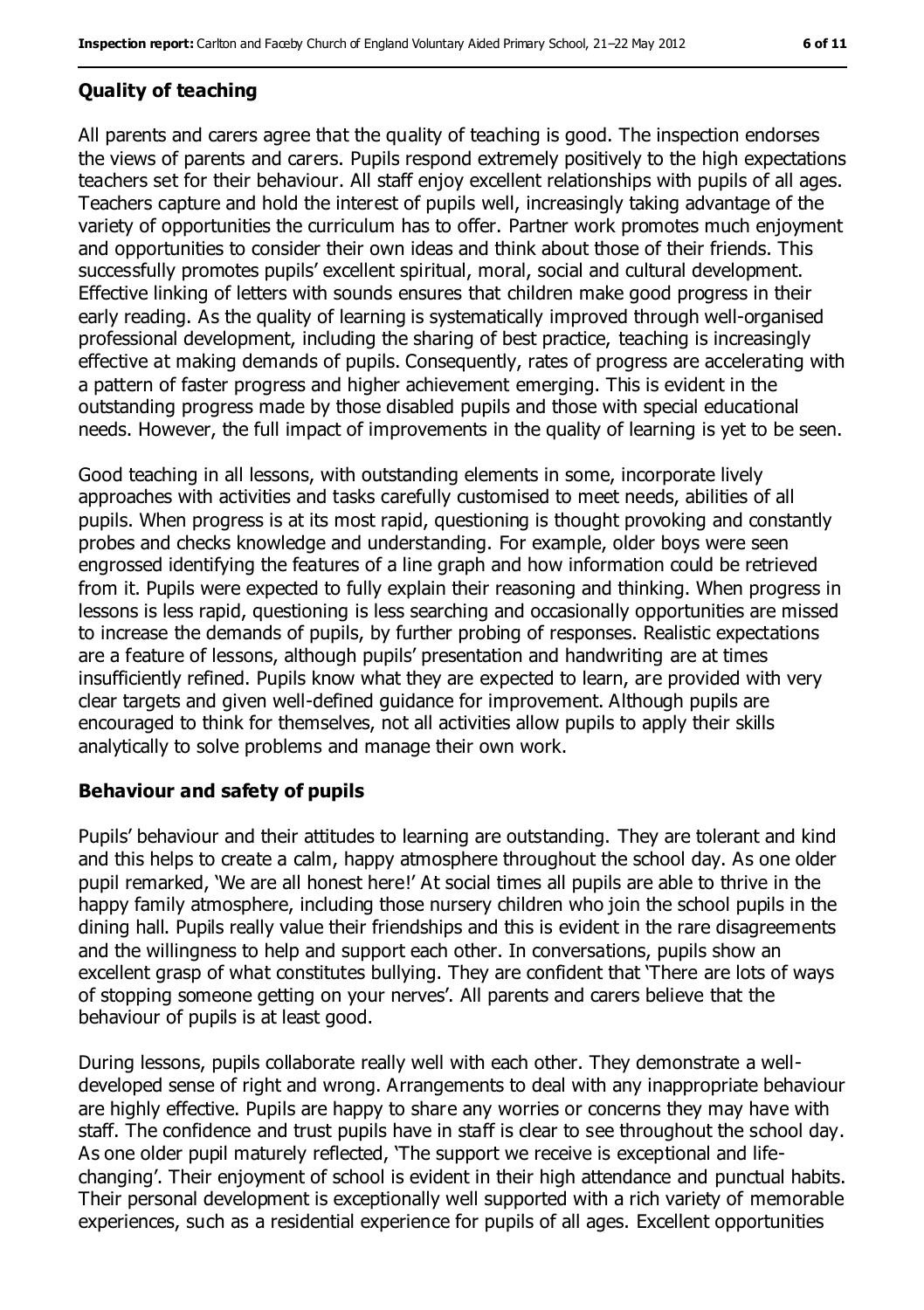are provided to develop their sporting and cultural experiences, whether playing a new sport or visiting a synagogue. Pupils talk knowledgeably about how to stay safe and avoid danger. They flourish on responsibility and take great pride contributing ideas for further school improvement. For example, older pupils talk excitedly about plans to establish wildlife in their newly refurbished pond.

#### **Leadership and management**

At the heart of the school's considerable improvement has been the headteacher's passion and determination to ensure that all pupils can achieve well in a very safe, caring and nurturing environment. The school's concerted efforts to promote equality of opportunity enable any barriers to pupils' learning and development to be removed. The school staff share her ambitions and provide total support. Accurate self-evaluation of the school's effectiveness stems from the rigorous checking of each pupil's development. This informs improvement planning well. Regular monitoring of teaching identifies areas that require attention. As a result, professional development and performance management are closely aligned to individual needs. The developing confidence of middle leaders adds to the drive to embed a pattern of rapid progress and high attainment. The strengthened governing body is proactive in shaping the direction of the school, including with its federation partner, while remaining sensitive to the concerns of the local community. It demonstrates a good grasp of the school strengths and the benefits of close partnership working. As a result, the school's capacity to secure and sustain improvements is good.

The school enjoys excellent relationships with parents, carers and the local community. They appreciate the improvements in the quality of learning and the wider benefits that confederation working brings. Combined with the outstanding quality of care and support, this ensures that help for pupils is really well targeted. The good and constantly developing curriculum provides a wide range of rich opportunities for high-quality learning. This contributes particularly well to the pupils' excellent spiritual, moral, social and cultural development. Highly effective partnership working, such as with the network of local schools, adds to the opportunities for the pupils' learning and development. The school's evolving international links, which includes staff exchange visits with a partner school in Sri Lanka, and the celebration of cultural diversity nationally, provides pupils with a good understanding of the cultural diversity that exits in the world. Safeguarding requirements are met with much good quality practice adopted in day-to-day routines to protect pupils.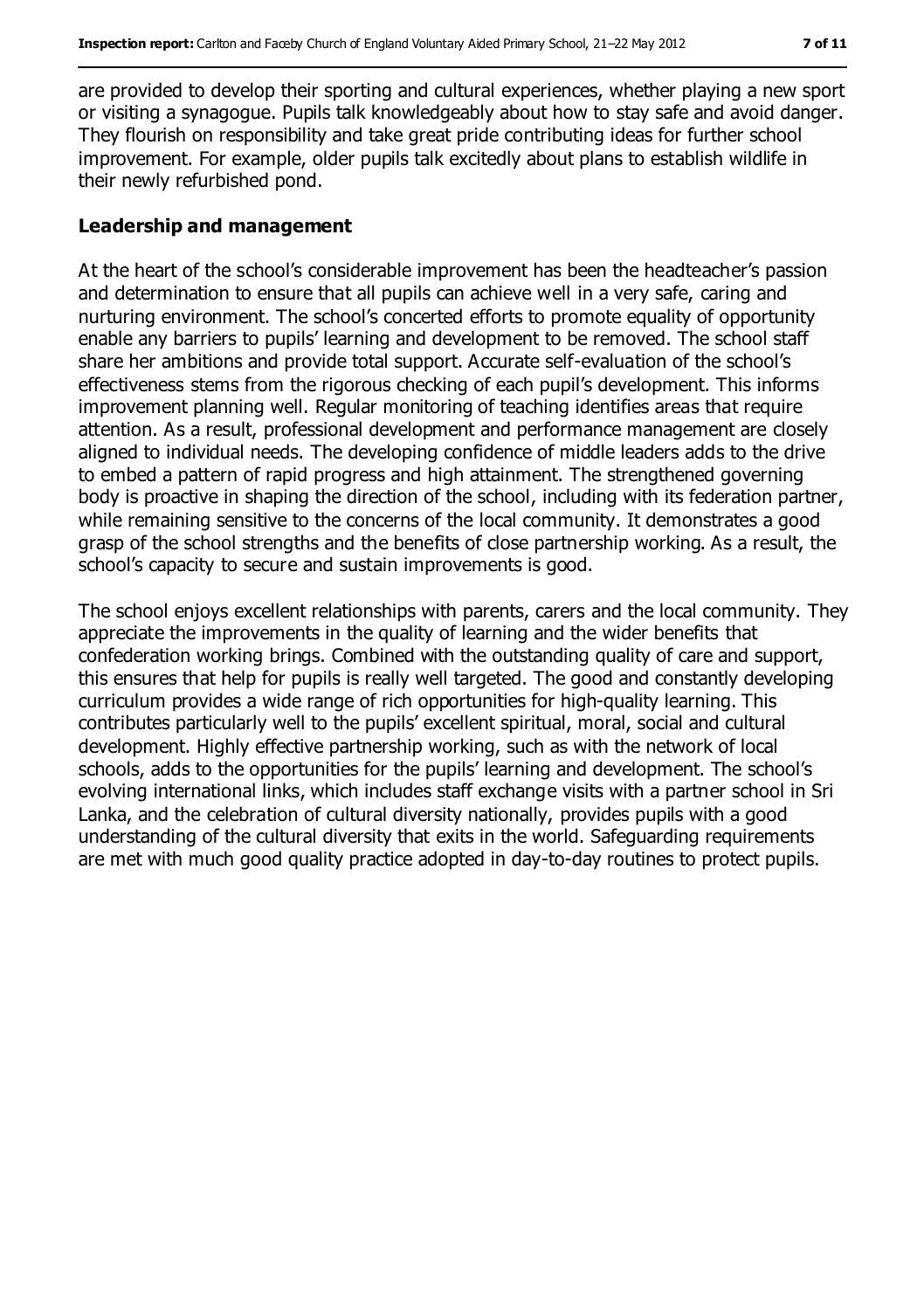# **Glossary**

## **What inspection judgements mean**

| Grade   | <b>Judgement</b> | <b>Description</b>                                                                                                                                                                                                            |
|---------|------------------|-------------------------------------------------------------------------------------------------------------------------------------------------------------------------------------------------------------------------------|
| Grade 1 | Outstanding      | These features are highly effective. An outstanding school<br>provides exceptionally well for all its pupils' needs.                                                                                                          |
| Grade 2 | Good             | These are very positive features of a school. A school that is<br>good is serving its pupils well.                                                                                                                            |
| Grade 3 | Satisfactory     | These features are of reasonable quality. A satisfactory school<br>is providing adequately for its pupils.                                                                                                                    |
| Grade 4 | Inadequate       | These features are not of an acceptable standard. An<br>inadequate school needs to make significant improvement in<br>order to meet the needs of its pupils. Ofsted inspectors will<br>make further visits until it improves. |

### **Overall effectiveness of schools**

|                       | Overall effectiveness judgement (percentage of schools) |      |                     |                   |
|-----------------------|---------------------------------------------------------|------|---------------------|-------------------|
| <b>Type of school</b> | <b>Outstanding</b>                                      | Good | <b>Satisfactory</b> | <b>Inadequate</b> |
| Nursery schools       | 54                                                      |      |                     |                   |
| Primary schools       | 14                                                      | 49   | 32                  |                   |
| Secondary schools     | 20                                                      | 39   | 34                  |                   |
| Special schools       | 33                                                      | 45   | 20                  |                   |
| Pupil referral units  |                                                         | 55   | 28                  |                   |
| All schools           | 16                                                      |      |                     |                   |

New school inspection arrangements have been introduced from 1 January 2012. This means that inspectors make judgements that were not made previously.

The data in the table above are for the period 1 September to 31 December 2011 and represent judgements that were made under the school inspection arrangements that were introduced on 1 September 2009. These data are consistent with the latest published official statistics about maintained school inspection outcomes (see [www.ofsted.gov.uk\)](../../../../AppData/Local/Microsoft/Windows/Temporary%20Internet%20Files/Content.IE5/KGBL96WJ/www.ofsted.gov.uk).

The sample of schools inspected during 2010/11 was not representative of all schools nationally, as weaker schools are inspected more frequently than good or outstanding schools.

Primary schools include primary academy converters. Secondary schools include secondary academy converters, sponsor-led academies and city technology colleges. Special schools include special academy converters and non-maintained special schools.

Percentages are rounded and do not always add exactly to 100.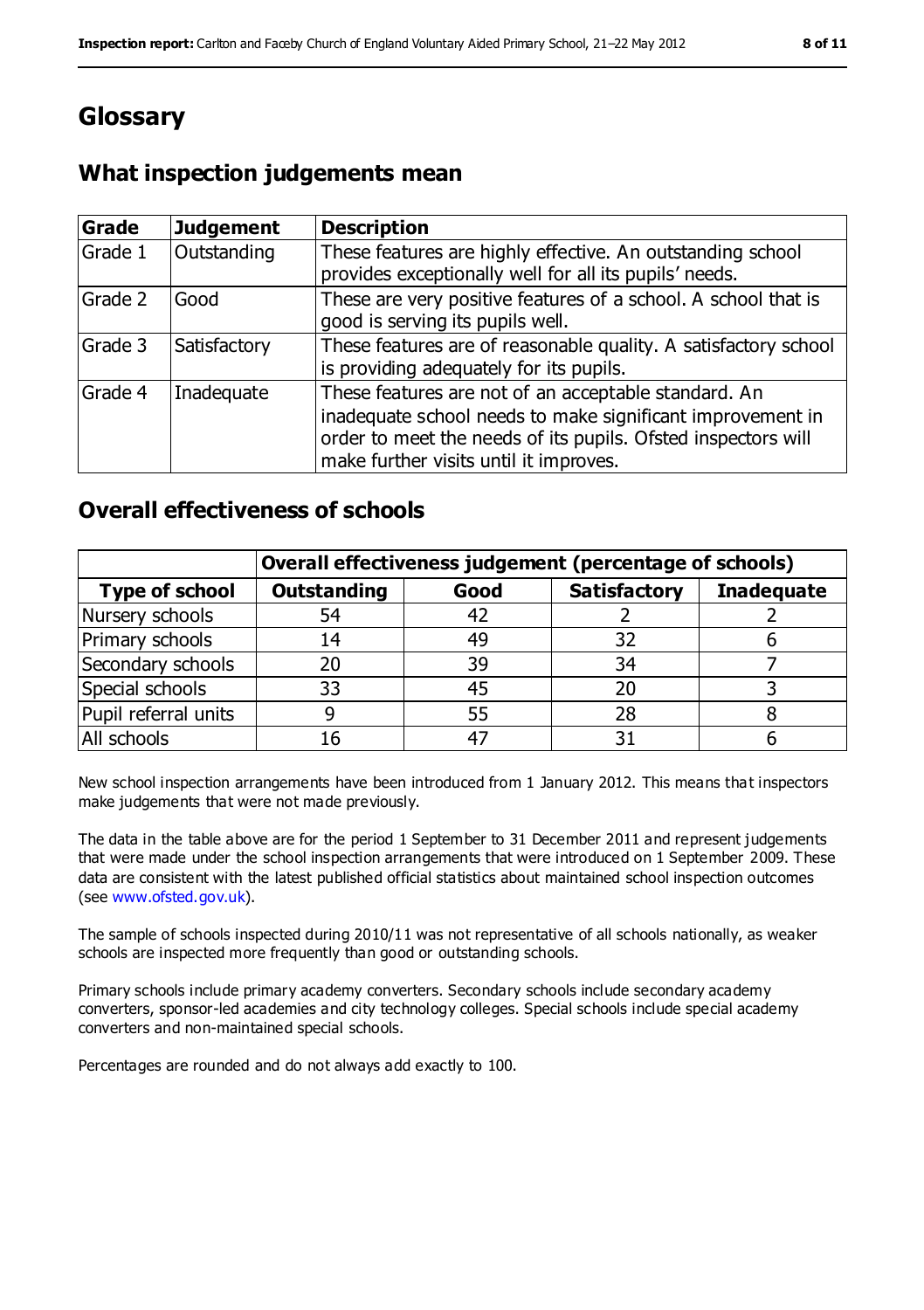# **Common terminology used by inspectors**

| Achievement:                  | the progress and success of a pupil in their learning and<br>development taking account of their attainment.                                                                                                           |
|-------------------------------|------------------------------------------------------------------------------------------------------------------------------------------------------------------------------------------------------------------------|
| Attainment:                   | the standard of the pupils' work shown by test and<br>examination results and in lessons.                                                                                                                              |
| Attendance                    | the regular attendance of pupils at school and in lessons,<br>taking into account the school's efforts to encourage good<br>attendance.                                                                                |
| Behaviour                     | how well pupils behave in lessons, with emphasis on their<br>attitude to learning. Pupils' punctuality to lessons and their<br>conduct around the school.                                                              |
| Capacity to improve:          | the proven ability of the school to continue improving based<br>on its self-evaluation and what the school has accomplished<br>so far and on the quality of its systems to maintain<br>improvement.                    |
| Floor standards               | the national minimum expectation of attainment and<br>progression measures.                                                                                                                                            |
| Leadership and<br>management: | the contribution of all the staff with responsibilities, not just<br>the governors and headteacher, to identifying priorities,<br>directing and motivating staff and running the school.                               |
| Learning:                     | how well pupils acquire knowledge, develop their<br>understanding, learn and practise skills and are developing<br>their competence as learners.                                                                       |
| Overall effectiveness:        | inspectors form a judgement on a school's overall<br>effectiveness based on the findings from their inspection of<br>the school.                                                                                       |
| Progress:                     | the rate at which pupils are learning in lessons and over<br>longer periods of time. It is often measured by comparing<br>the pupils' attainment at the end of a key stage with their<br>attainment when they started. |
| Safety                        | how safe pupils are in school, including in lessons; and their<br>understanding of risks. Pupils' freedom from bullying and<br>harassment. How well the school promotes safety, for<br>example e-learning.             |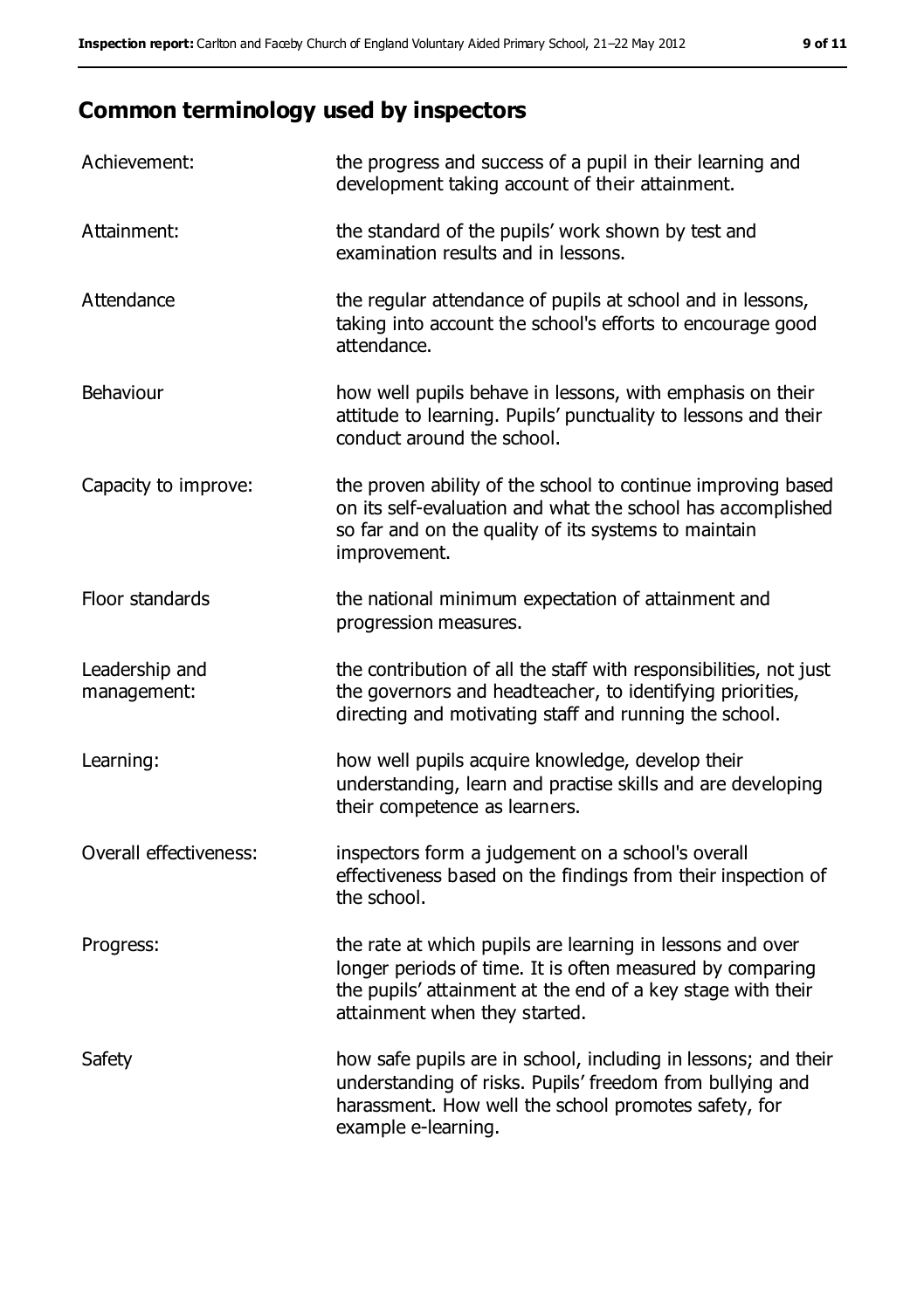**This letter is provided for the school, parents and carers to share with their children. It describes Ofsted's main findings from the inspection of their school.**



23 May 2012

Dear Pupils

#### **Inspection of Carlton and Faceby Church of England Voluntary Aided Primary School, Middlesbrough, TS9 7BB**

I want to thank you all for the friendly welcome you gave me when I visited your school to see how well you were learning. I was very impressed by the considerate, thoughtful and sensible way you responded to my questions.

I think that Carlton and Faceby is a good school with a number of real strengths. I was pleased with the outstanding relationships your headteacher has established with all of your parents and carers. You told me that staff constantly encourage you to do as well as you possibly can. I was impressed by your exemplary behaviour and the friendly and polite relationships you enjoy with all of your staff. I was also pleased to hear that you feel totally safe at school because your staff take excellent care of you. You told me that you think bullying of any sort very rarely occurs. You said that your staff deal promptly with any issues and concerns you raise. You also told me of your pride in helping your school to continue to improve.

Your headteacher and governing body are taking very positive action to make certain your school continues improving. They are keen to make certain your lessons are even more challenging, encourage you to work at a fast rate and frequently test your thinking. We would like your teachers to make certain all of your activities are challenging, thought-provoking and encourage you to use your skills independently to solve problems in all subjects. I have also asked your teachers to provide you with more opportunities to work by yourself and rely on your teachers less.

You can all play your part by continuing to work as hard as you possibly can. I wish you all the very best for the future.

Yours sincerely

Clive Petts

Lead inspector